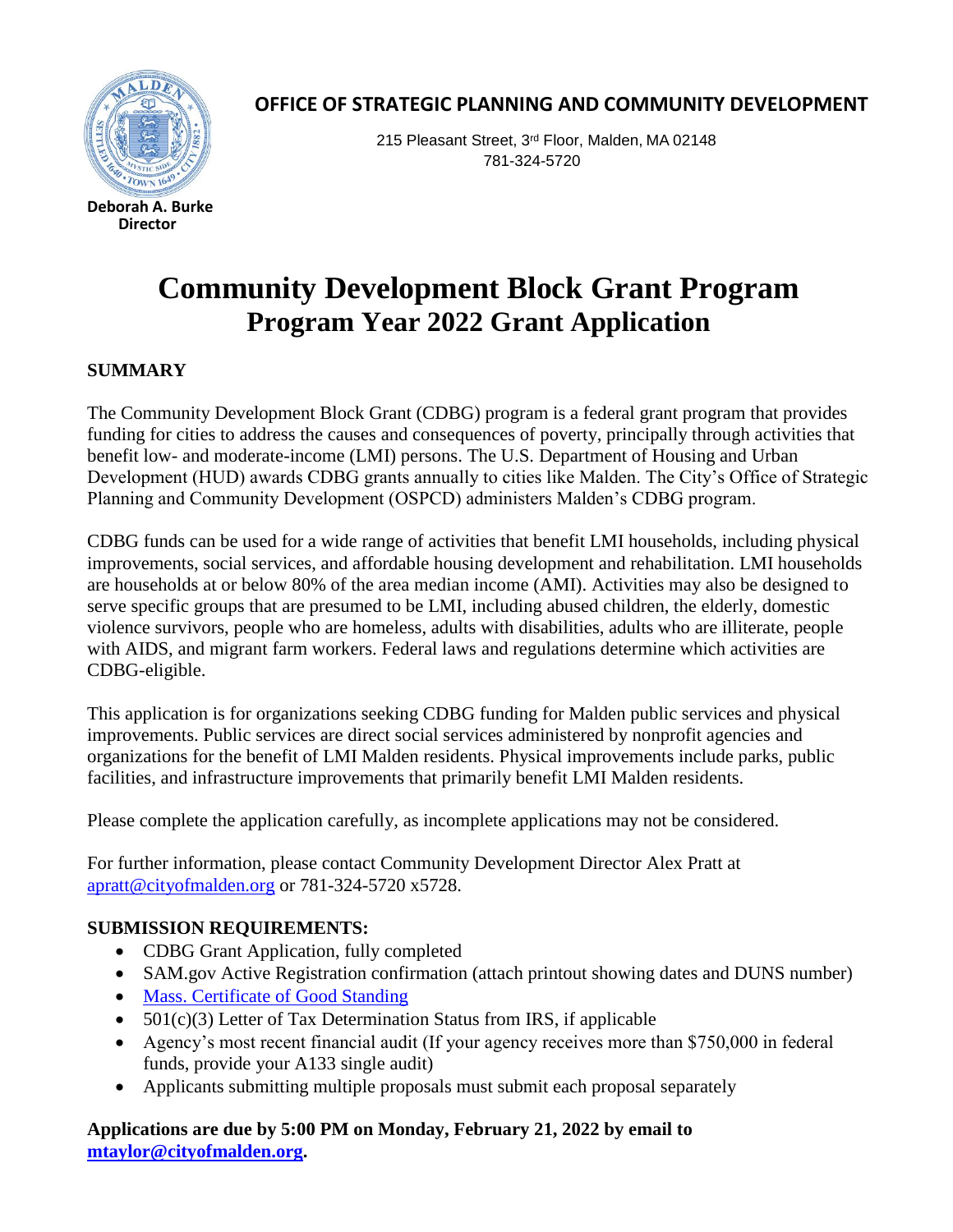# **ANNUAL ACTION PLAN**

The Annual Action Plan is the one-year plan for the City's use of CDBG and Home Investment Partnerships (HOME) funds. Successful applications for CDBG funding become part of the Annual Action Plan.

# **IMPORTANT CDBG PROGRAM DATES**

**January 19, 2022:** CDBG Applications Available, online at cityofmalden.org.

**January 26, 2022:** Community Meeting #1, at 6:00pm via Zoom. The meeting includes an overview of the programs and public input on community needs, including priorities for housing, addressing homelessness, neighborhood preservation and revitalization, and economic empowerment.

**February 1, 2022**: CDBG Application Technical Support, at 6:00pm via Zoom. This meeting is for potential CDBG applicants to seek and receive assistance in completing their CDBG applications.

**February 21, 2022**: CDBG Applications Due by 5:00pm to [mtaylor@cityofmalden.org.](mailto:mtaylor@cityofmalden.org)

**March 15, 2022**: Public Comment Period Begins. The draft Annual Action Plan, including the CDBG and HOME budgets, will be available for review and public comment at cityofmalden.org from March 15 to April 15. Comments may be emailed to [apratt@cityofmalden.org](mailto:apratt@cityofmalden.org) or sent in writing to OSPCD, 215 Pleasant Street, Third Floor, Malden, MA 02148, Attn: Alex Pratt.

**March 23, 2022**: Community Meeting #2, at 6:00pm via Zoom. The public meeting includes discussion of and public feedback on the draft Annual Action Plan, including the CDBG and HOME budgets.

**April 15, 2022**: Public Comment Period Ends.

**May 15, 2022**: Annual Action Plan Submitted to HUD. The Annual Action Plan must be approved by the City Council and submitted to HUD no later than May 15.

**July 1, 2022**: Program Year 2022 Begins.

Note: Zoom log-in information will be available at cityofmalden.org.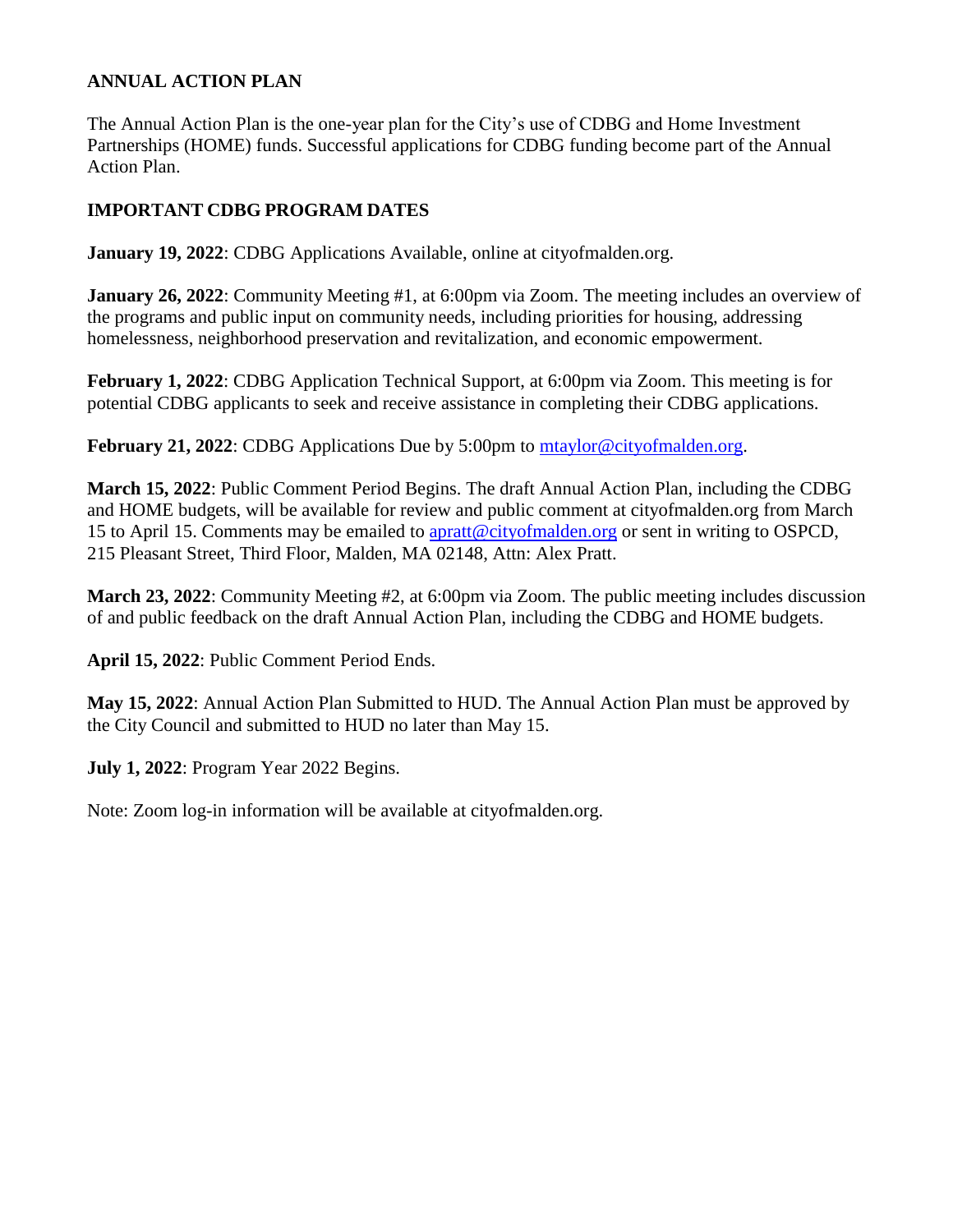# **MINIMUM CRITERIA FOR CDBG FUNDING**

Applications for public services or physical improvements must primarily benefit LMI persons, and fall within an eligible activity category.

## **Benefit to Low- and Moderate-Income Persons**

Proposed activities must benefit at least 51% LMI persons. LMI is defined as having a household income equal to or less than 80% of the area median income. LMI benefit is documented in different ways, depending on the activity. Malden primarily uses the following categories for its CDBG program, though other HUD-approved categories may be used in an extenuating circumstance.

*Area Benefit*: An activity whose benefit is available to all residents of a geographic area that is at least 51% LMI and primarily residential. The geographic area must be the service area of the activity. This category is most commonly used for Physical Improvements. Examples include improvements to a small park in a low-income residential neighborhood. To calculate the area benefit of your proposal, review the "Malden Low-Mod Income Area Map" located at [maldenredevelopment.com/content/cdbg,](https://maldenredevelopment.com/content/cdbg) and identify the Block Groups that fall wholly or partially into the proposal's service area. Because Block Groups do not have equal population numbers, if your service area includes any non-LMI block groups you should confirm that your proposal serves at least 51% LMI people with OSPCD prior to submission.

*Limited Clientele*: An activity that benefits a specific group of people that is at least 51% LMI. LMI can be determined by collecting income information from each client, by exclusively serving a "presumed benefit" group, or by designing the activity to "be of such nature and in such location that it may reasonably be concluded that the activity's clientele will primarily be" LMI. This category is most commonly used for Public Services, but can also be used for Physical Improvements. Examples include: rental assistance, services for domestic violence survivors, and school playground improvements that primarily benefit LMI students but not the surrounding neighborhood.

*Housing*: An activity to acquire, construct, or improve permanent residential housing that will be occupied by LMI households. Rental units must be rented at affordable rents. This category is most commonly used for the rehabilitation of existing owner-occupied or rental units. Most Public Services and Physical Improvements proposals will not fall under this category, even if it is a housing-related Public Service. For example, a rental assistance program meets the Limited Clientele criteria, not the Housing criteria. If you have a proposal under this category, please contact OSPCD for assistance.

Each of the above categories has detailed requirements that consider factors specific to your proposal. Proposers with questions about meeting the LMI benefit requirement should contact the OSPCD early in the proposal process to ensure that the proposed activity meets the LMI benefit.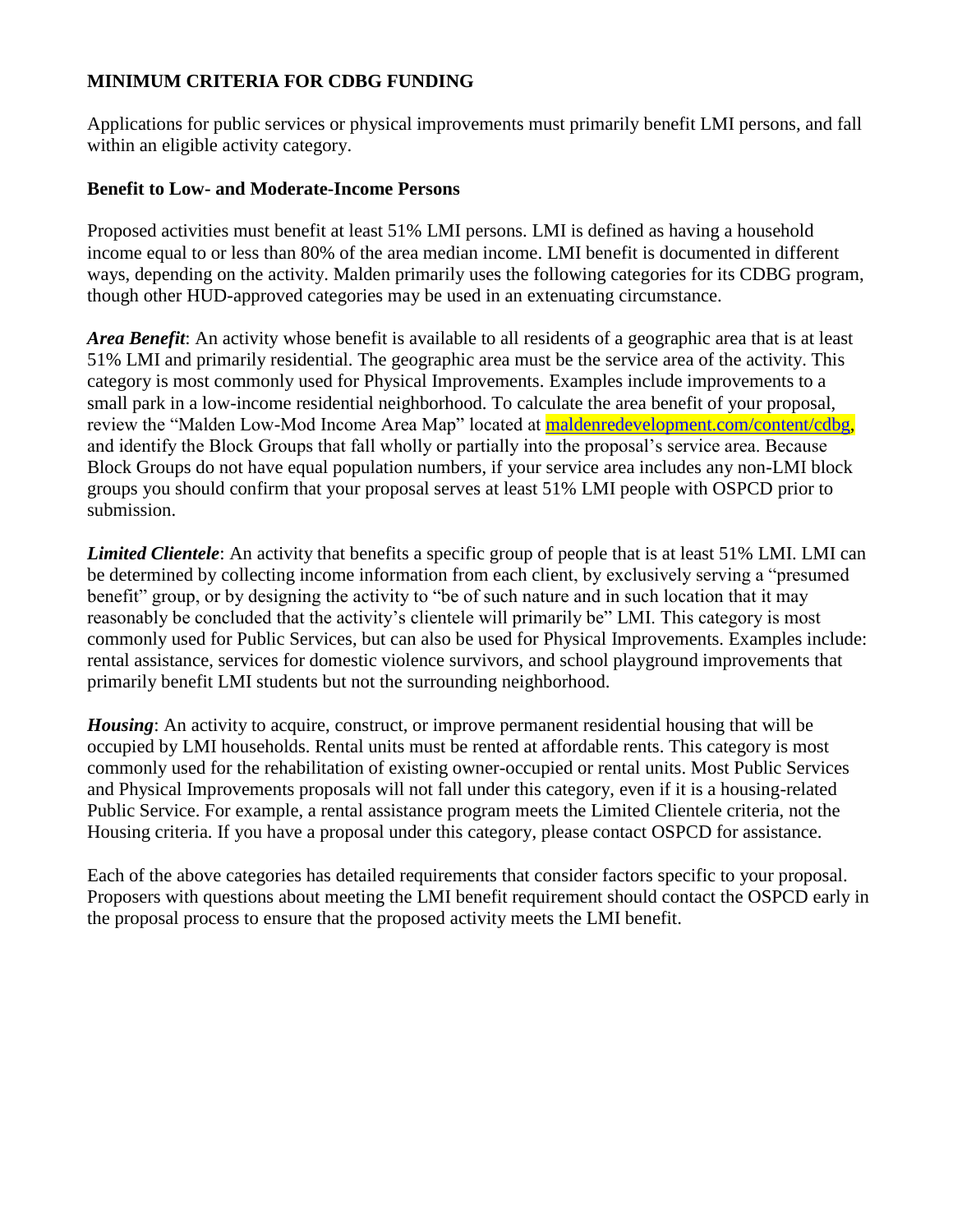## **MALDEN'S CDBG GOALS AND OBJECTIVES**

The 2020-2024 Consolidated Plan, which describes the needs and strategies for the CDBG and HOME programs, includes the following priority needs for the City of Malden and North Suburban Consortium. Every CDBG application must address at least one priority need below. Proposals that best address these needs will receive higher scores and are more likely to receive funding.

**Affordable Housing** – The City of Malden and the other seven communities in the North Suburban Consortium recognize the continuing need for the development of affordable owner-occupied and rental housing, rehabilitation of existing housing to ensure affordability and livability, and support to homebuyers. The escalating housing costs in the Greater Boston area have exacerbated an affordable housing crisis among low-and moderateincome households. The City of Malden and the NSC communities have prioritized the creation and preservation of affordable housing, including development of affordable rental and owner-occupied housing, as a strategy to address escalating housing costs for low- and moderate-income households.

**Public Services** – The City of Malden is focused on addressing the needs of low- and moderate-income residents, particularly immigrants, children, seniors, domestic violence survivors, people with disabilities, and other lowand moderate-income populations. The City will prioritize needs related to removing language barriers and other barriers to access; improving public health and health care access; promoting climate adaptation and environmental justice; addressing housing insecurity; and supporting upward mobility and economic opportunity, especially within oppressed groups.

**Parks, Public Facilities and Infrastructure** – The City of Malden has identified a need to improve parks, public facilities, and infrastructure to address accessibility, climate resiliency, and other needs disproportionately affecting low- and moderate-income residents. Through significant input from relevant City Departments and with broad community and stakeholder participation in the Consolidated Planning process, the City of Malden has identified Parks, Public Facilities, and Infrastructure as a high priority need. Through this need, the City will support its ongoing climate resiliency activities ensure the City's public space is accessible to all residents, and meet the needs of low- and moderate-income residents.

**Economic Empowerment** – The City of Malden has identified a need to provide economic opportunities to lowand moderate-income residents through job readiness, skill training, small business support, and other strategies in pursuit of economic justice for oppressed communities. Malden's recent economic successes have helped reduce joblessness, but wages and incomes remain low and inequities persist. 56% of Malden residents are lowand moderate-income, with 40% of residents earning less than 50% of the Area Median Income (FY18 LMISD). Additionally, oppressed groups face wealth and earnings inequities, as well as higher rates of underemployment. Targeted assistance for local small businesses that create jobs for local residents is a demonstrated strategy towards ensuring economic growth benefits are shared equitably throughout Malden's diverse community.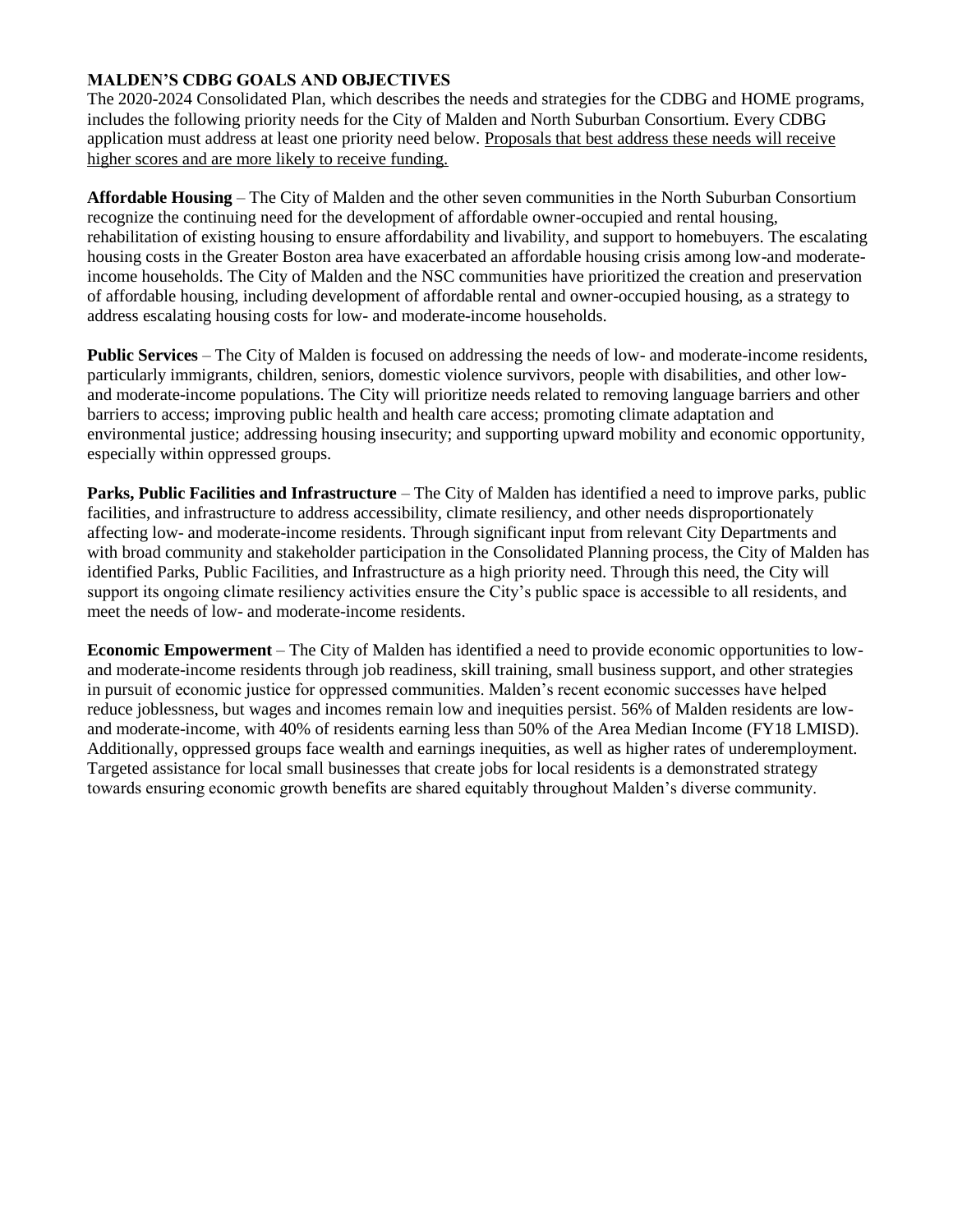#### **Public Services and Physical Improvements Application**

| 1. Applicant Information                                                                                                                                                               |                                                                 |  |  |  |
|----------------------------------------------------------------------------------------------------------------------------------------------------------------------------------------|-----------------------------------------------------------------|--|--|--|
| Organization:                                                                                                                                                                          | <b>Contact Person:</b>                                          |  |  |  |
| Program Title:                                                                                                                                                                         | Title:                                                          |  |  |  |
| Program Location:                                                                                                                                                                      | Mailing Address:                                                |  |  |  |
| DUNS $#$ :                                                                                                                                                                             | Phone:                                                          |  |  |  |
| <b>Anticipated Start Date:</b>                                                                                                                                                         | Email:                                                          |  |  |  |
| <b>Amount of Request:</b>                                                                                                                                                              | Signature:                                                      |  |  |  |
| Organization Type: (select all that apply)<br>Unit of Government<br>For-profit authorized under 570.201(o)<br>501(c)(3)<br>Faith-based Organization<br>Institution of Higher Education |                                                                 |  |  |  |
| Proposal Type: (select one)<br>Public Service                                                                                                                                          | Physical Improvement (Park, Public Facility, or Infrastructure) |  |  |  |
| Does your proposal help prevent, prepare for, or respond to COVID-19?<br>Yes.<br>No.                                                                                                   |                                                                 |  |  |  |

**2. General Project Description:** (attachments permitted if additional space is needed)

**3. CDBG Goals and Objectives:** Which CDBG Goals and Objectives does your proposal address? How does your proposed activity meet these Goals and Objectives? Be specific, e.g. "Public Services – removing language barriers" or "Parks – address climate resiliency." Then explain how the activity accomplishes that goal.

**4. Resources and Capacity:** Please discuss the staff and resources that will be used to execute the proposed project, familiarity with the community need and how said need/population will be contacted and engaged.

**5. Cost Benefit:** Describe how the overall cost of your proposed project relates to the outputs or outcomes of the project.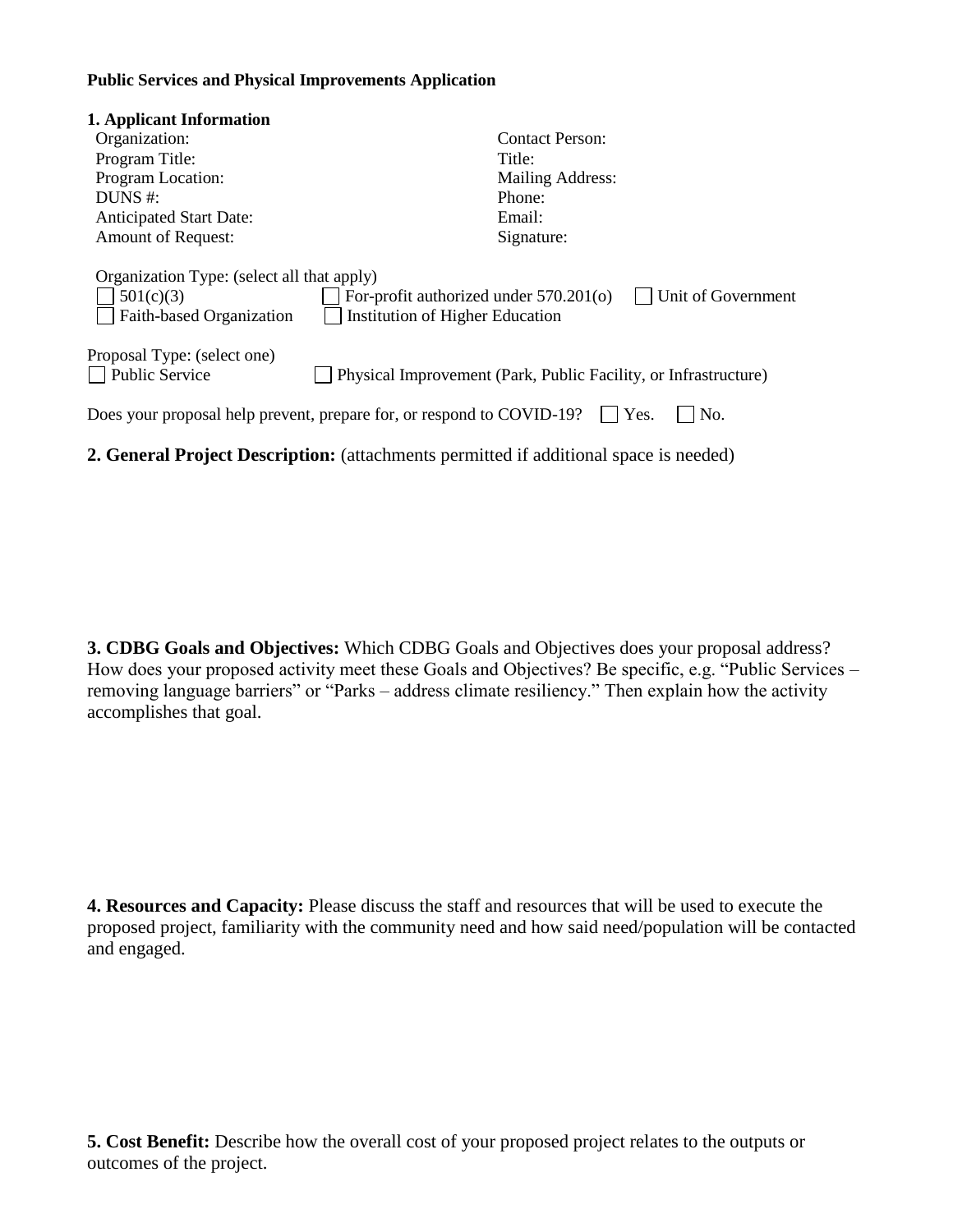**6. Leveraged Funds:** What additional funding sources or in-kind support has been secured to cover the proposed project?

**7. Planning Alignment:** How does your proposal align with the City's plans, projects, or programs? (For example, the Open Space Plan.) Is public engagement a component of your proposal?

**8. Additional Comments:**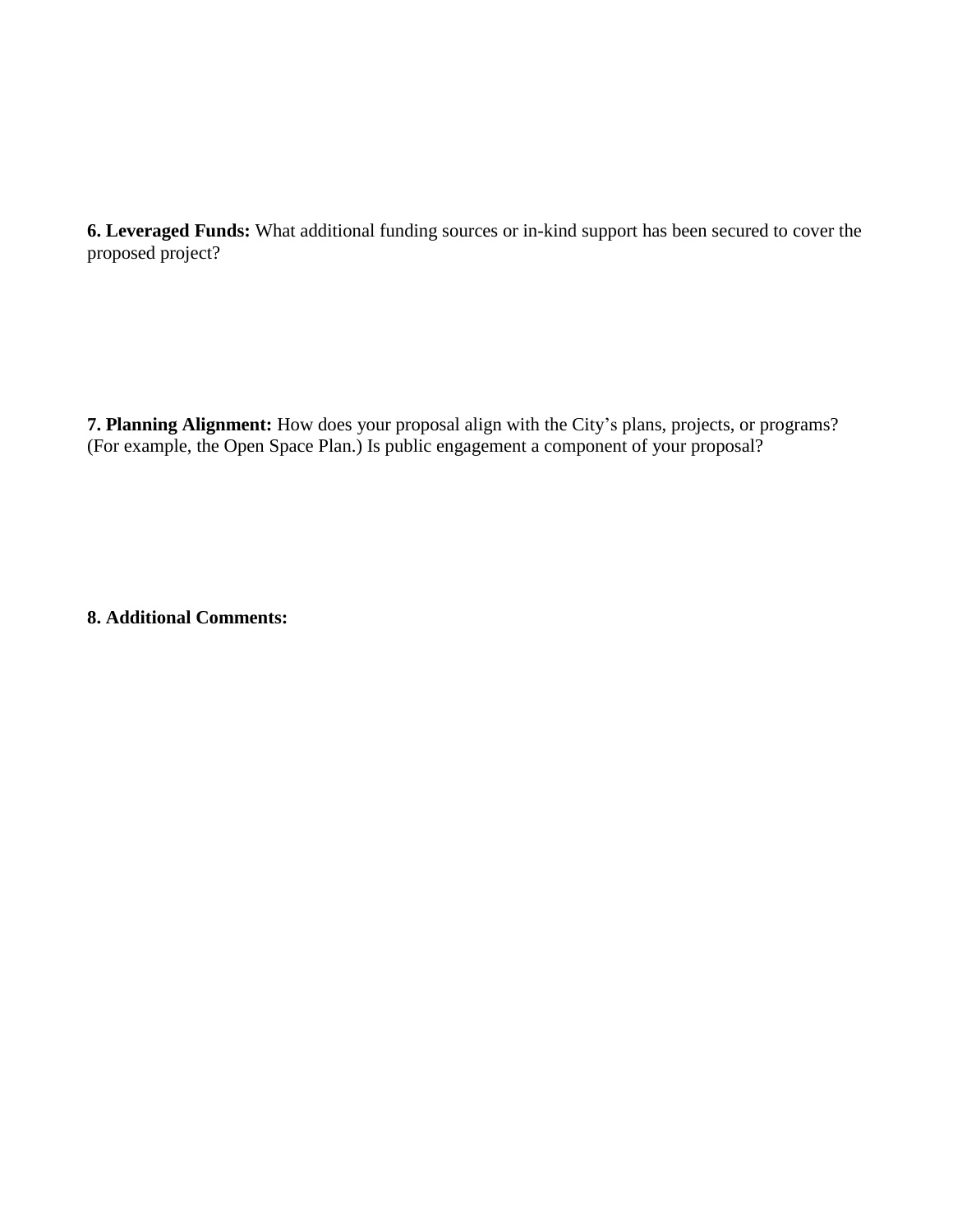# **9. Budget Description**

*Please provide a budget for the proposed project. Include all proposed expenses & funding sources. Grant recipients & the City will have an opportunity to create a more detailed budget upon notification of the project's acceptance.* 

## **A. Public Service Proposals**

|                                    | A                                     | B              | $A + B$                                          |
|------------------------------------|---------------------------------------|----------------|--------------------------------------------------|
| <b>Description</b>                 | <b>CDBG Funds</b><br><b>Requested</b> | Other Funding* | <b>Total</b><br><b>Proposed</b><br><b>Budget</b> |
| <b>Office Supplies</b>             |                                       |                |                                                  |
| <b>Utilities</b>                   |                                       |                |                                                  |
| Repairs/Maintenance                |                                       |                |                                                  |
| Travel                             |                                       |                |                                                  |
| Salaries (List relevant positions) |                                       |                |                                                  |
|                                    |                                       |                |                                                  |
|                                    |                                       |                |                                                  |
|                                    |                                       |                |                                                  |
| Other:                             |                                       |                |                                                  |
|                                    |                                       |                |                                                  |
|                                    |                                       |                |                                                  |
|                                    |                                       |                |                                                  |
| <b>TOTAL PROPOSED BUDGET:</b>      |                                       |                |                                                  |

## **B. Physical Improvement Proposals**

|                                                                                                 | А                                     | в              | $A + B$                         |
|-------------------------------------------------------------------------------------------------|---------------------------------------|----------------|---------------------------------|
| <b>Description</b>                                                                              | <b>CDBG Funds</b><br><b>Requested</b> | Other Funding* | <b>Total</b><br><b>Proposed</b> |
|                                                                                                 |                                       |                | <b>Budget</b>                   |
| <b>Hard Costs</b> Note: Federal wage rates may apply for some construction projects. Applicants |                                       |                |                                 |
| are strongly advised to speak with OSPCD staff before submitting an application for a physical  |                                       |                |                                 |
| project.                                                                                        |                                       |                |                                 |
| Construction                                                                                    |                                       |                |                                 |
| Acquisition                                                                                     |                                       |                |                                 |
| Other:                                                                                          |                                       |                |                                 |
|                                                                                                 |                                       |                |                                 |
| <b>Total Hard Costs</b>                                                                         |                                       |                |                                 |
| <b>Soft Costs</b>                                                                               |                                       |                |                                 |
| Appraisals                                                                                      |                                       |                |                                 |
| Design                                                                                          |                                       |                |                                 |
| Other:                                                                                          |                                       |                |                                 |
|                                                                                                 |                                       |                |                                 |
|                                                                                                 |                                       |                |                                 |
|                                                                                                 |                                       |                |                                 |
| <b>Total Soft Costs</b>                                                                         |                                       |                |                                 |
| <b>TOTAL PROPOSED BUDGET:</b>                                                                   |                                       |                |                                 |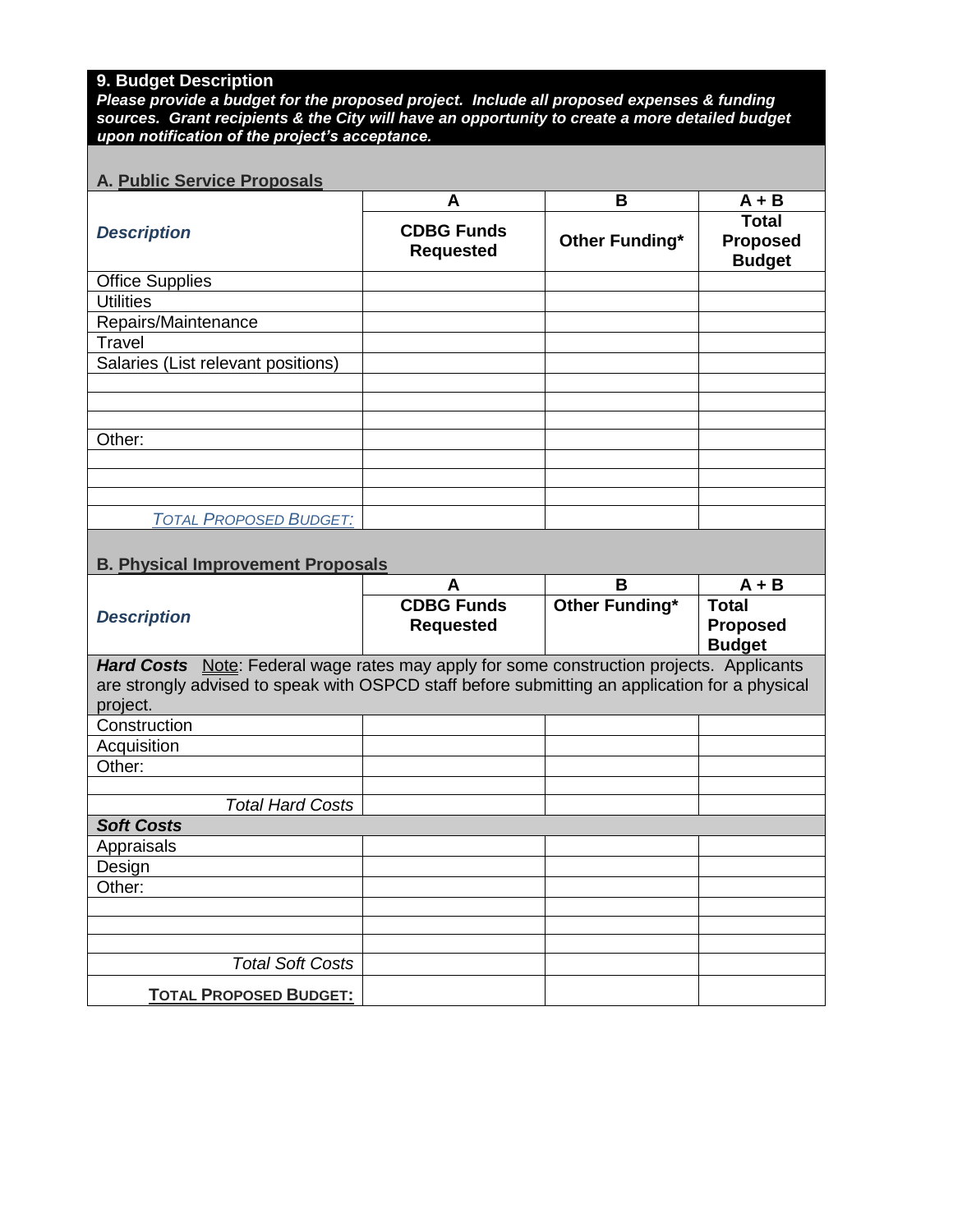#### **10. Performance and Outcome Measurement**

The U.S. Department of Housing and Urban Development (HUD) is now requiring recipients of federal funds to assess the productivity and impact of their programs. In response, OSPCD has implemented a Performance and Outcome Measurement System. The System will help to quantify the effectiveness of programs and establish clearly defined outcomes.

Per HUD's requirements, all proposals must demonstrate how they would perform using this system should they receive funding. Please note the following definitions specific to this system as you prepare your application.

#### **Definitions:**

Inputs – Resources dedicated to or consumed by the program such as money, staff, equipment, and supplies. Major Activities – Identify the major activities to be conducted by this project (e.g. client outreach/assessment, job training, affordable child care, information/referral, counseling/case-management, etc…) Outcomes – Benefits to participants during or after participating in the program (program results). The outcome should answer the questions: What will be the benefits for the client? And/or why is this project being done? Outcomes typically relate to a change in conditions, status, attitudes, knowledge, or behavior. Examples of outcomes include number of families receiving free or subsidized child care as a result of a project to increase awareness of available programs, number of additional persons with disabilities using a facility as a result of the removal of architectural barriers, number of students achieving a higher grade due to a tutorial program, etc. *(Note: Applicants should only include the major project outcomes supported by the requested program funds.)* Outcome Measurement – Methods of measuring outcomes. Identify plans to follow-up/track projects and evaluate a project's impact on participants to ensure that outcomes are met.

Outputs – *Quantifiable products of the project* - The direct products of program activities, e.g. number of clients who will be assisted, number of clients who will receive a referral and be helped, number of persons trained, number of children in the program, etc. Outputs may indicate that the project or program is completed but do not indicate whether the project or program will result in the intended impacts (outcomes). In the examples above outputs might be families participating in the project to increase awareness of child care programs, number of architectural barriers removed, or the number of students participating in the tutorial program.

*Please note:* HUD has encouraged grantees to incorporate performance-based standards in project selection and contracting with consolidated plan funds. As a result, for the 2022-2023 program year, where possible, the City of Malden will draft contracts which relate reimbursement specifically to accomplishments. Where possible, the focus will be on outcome accomplishments rather than output accomplishments. For example, a homebuyer assistance program might be reimbursed based on the number of participants who actually purchase homes successfully as opposed to the number of people who attend trainings or inquire about available down payment assistance. In this example, if the sub recipient received \$10,000 and proposed to help 10 families purchase homes, a performance-based reimbursement system would allow them to invoice for \$1,000 for each family that purchases a home. All reimbursement requests will still require documentation as proscribed in the appropriate Federal regulations and City policies. Both HUD and the City of Malden understand that this type of contracting will not easily fit for some projects, however when it is possible, the City will prefer to structure contracts in this manner, so please formulate your proposed projects to work with a performance-based contract system.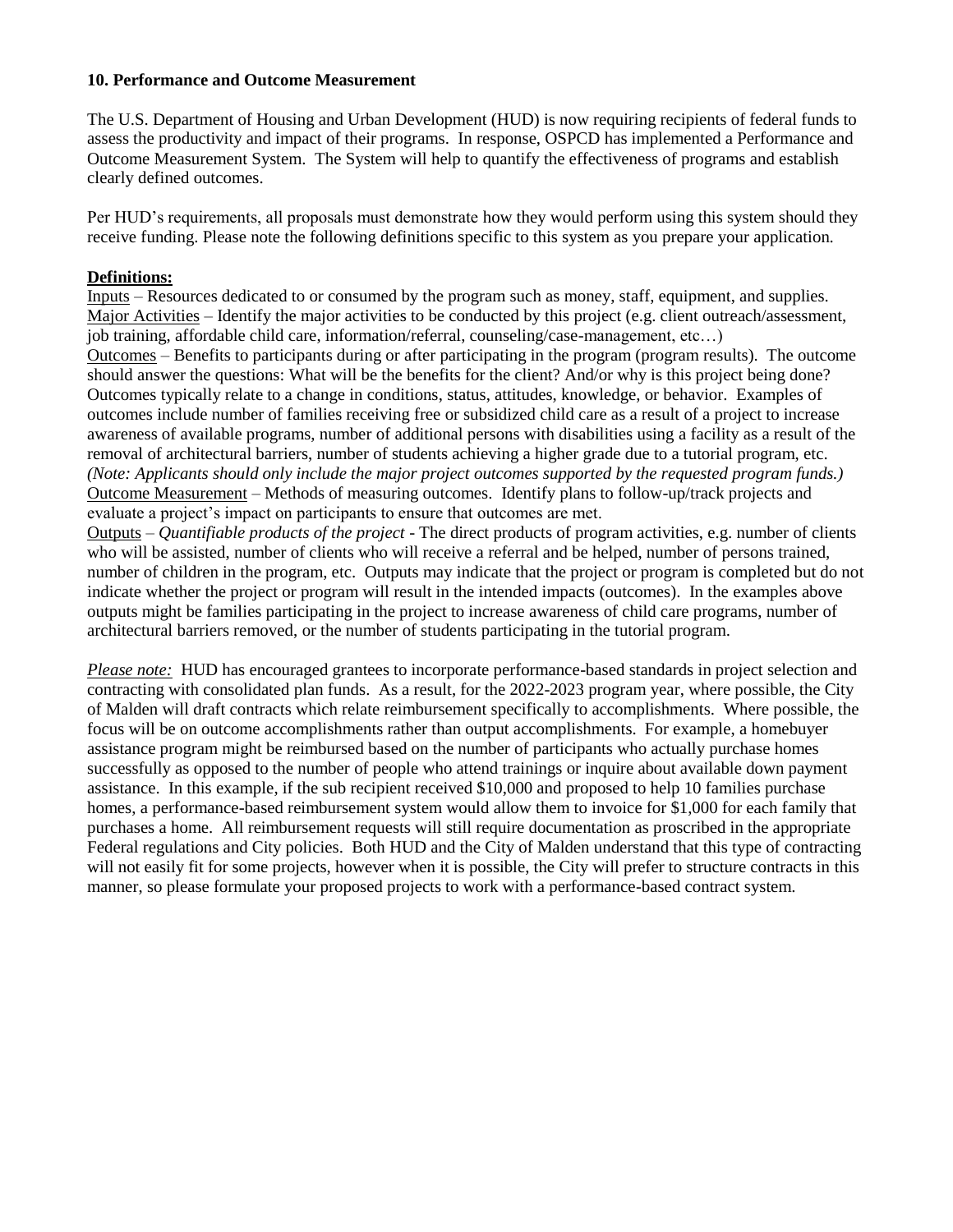| <b>Measuring Accomplishments Table</b><br>(Please avoid abbreviations when possible) |                  |                  |                   |                    |                                  |
|--------------------------------------------------------------------------------------|------------------|------------------|-------------------|--------------------|----------------------------------|
| <b>NEED</b>                                                                          | <b>GOAL</b>      | <b>INPUTS</b>    | <b>ACTIVITIES</b> | <b>OUTPUTS</b>     | <b>OUTCOMES</b>                  |
| <b>STATEMENT</b>                                                                     | Proposed goals   | Resources to be  | What the          | Direct products    | Short-term and                   |
| Description of                                                                       | to reduce extent | dedicated or     | program does      | of program         | long-term                        |
| Need                                                                                 | of problems or   | utilized to meet | with the inputs   | activities, e.g.   | benefits resulting               |
| to be Addressed                                                                      | needs            | proposed goals   | to fulfill its    |                    | what the result from the program |
|                                                                                      |                  |                  | mission, e.g.,    | of your            |                                  |
|                                                                                      |                  |                  | your proposal     | activities will be |                                  |
|                                                                                      |                  |                  |                   |                    |                                  |
|                                                                                      |                  |                  |                   |                    |                                  |
|                                                                                      |                  |                  |                   |                    |                                  |
|                                                                                      |                  |                  |                   |                    |                                  |
|                                                                                      |                  |                  |                   |                    |                                  |
|                                                                                      |                  |                  |                   |                    |                                  |
|                                                                                      |                  |                  |                   |                    |                                  |
|                                                                                      |                  |                  |                   |                    |                                  |
|                                                                                      |                  |                  |                   |                    |                                  |
|                                                                                      |                  |                  |                   |                    |                                  |

Please indicate the number of outputs expected. Only complete one of the four boxes.

| <b>Nationally Reportable Outputs</b> |                      |  |  |
|--------------------------------------|----------------------|--|--|
| <b>Businesses Assisted:</b>          | Persons Served:      |  |  |
| Households Assisted:                 | <b>Jobs Created:</b> |  |  |

Most public services, parks, public facilities, and infrastructure project outputs are measured in households assisted or persons served. When providing outputs, please consider a number reasonable enough for you to achieve based on the amount of federal funds requested. OSPCD staff is available to discuss your specific project and performance measurement in more detail.